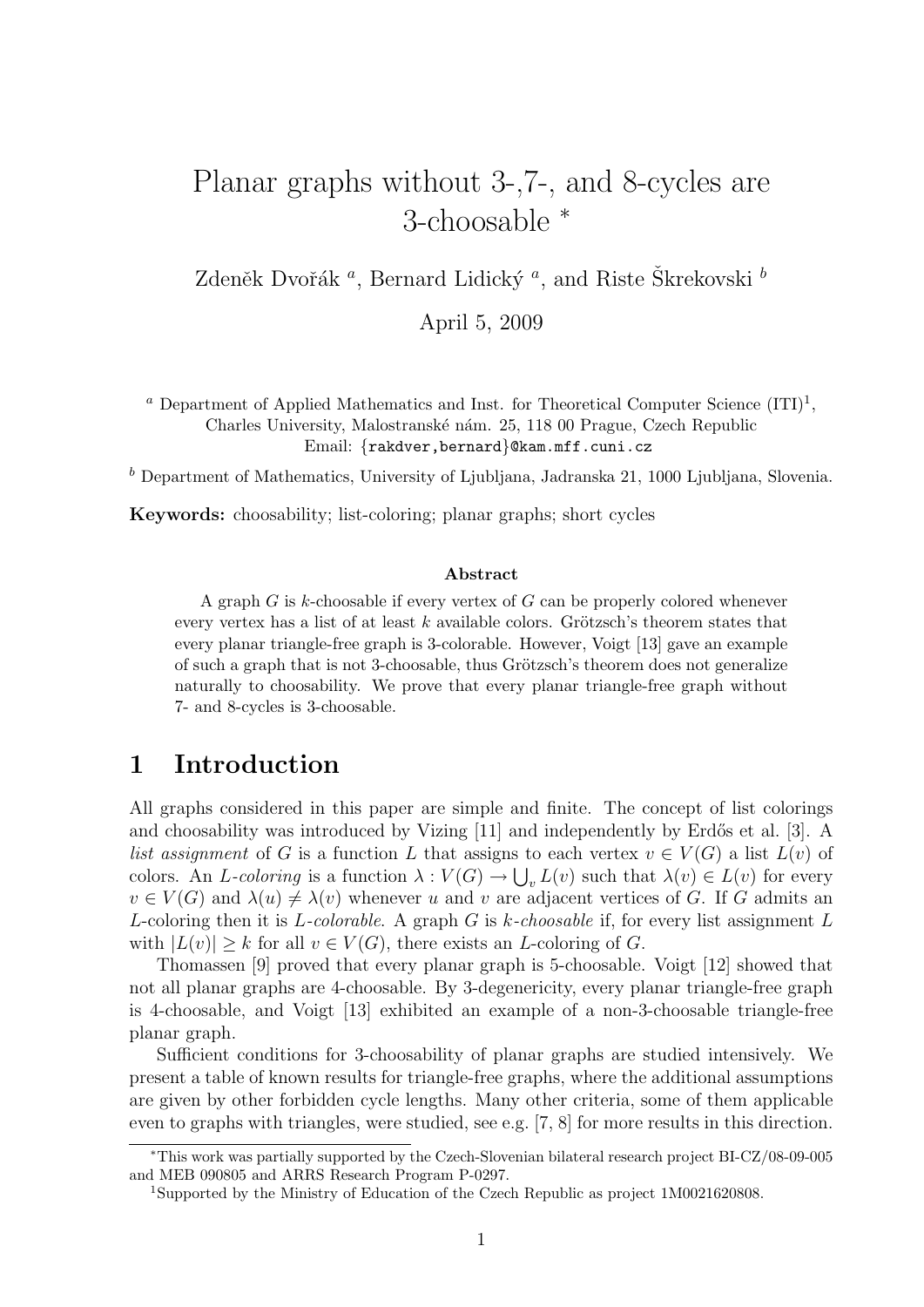|          |          | 5        | 6        |          | 8        | 9        | authors                            | year      |
|----------|----------|----------|----------|----------|----------|----------|------------------------------------|-----------|
| $\times$ | $\times$ |          |          |          |          |          | Thomassen [10]                     | 1995      |
| $\times$ |          |          |          | $\times$ |          | $\times$ | Zhang and Xu $[15]$                | 2004      |
| $\times$ |          | $\times$ |          |          | $\times$ | $\times$ | $\chi$ hang [14]                   | 2005      |
| $\times$ |          | $\times$ | X        |          |          |          | Lam, Shiu and Song [5]             | 2005      |
| $\times$ |          |          |          |          | $\times$ | $\times$ | Zhang, Xu and Sun [16]             | 2006      |
| $\times$ |          |          |          |          | $\times$ | $\times$ | Zhu, Lianying and Wang [17]        | 2007      |
| $\times$ |          |          | $\times$ | $\times$ | $\times$ |          | Lidický $[6]$                      | 2009      |
| $\times$ |          |          |          | $\times$ |          |          | Dvořák, Lidický and Škrekovski [2] | submitted |
| $\times$ |          |          |          |          |          |          | This paper                         |           |

There are many possible combinations of cycles one may try to forbid. We would like to explicitly mention one, which was our initial motivation to study 3-choosability of planar graphs:

**Problem 1.1.** Is there k such that forbidding all odd cycles of length  $\leq k$  is a sufficient condition for 3-choosability of planar graphs?

Such a condition makes the graph locally bipartite and would strengthen the result of Alon and Tarsi [1] that every bipartite planar graph is 3-choosable.

We use the following notations. Let  $G$  be a plane graph. We denote the set of its vertices by  $V(G)$ , the set of its edges by  $E(G)$ , and the set of its faces by  $F(G)$ . We denote the degree of a vertex v by  $deg(v)$ . In a plane graph G, we denote the size of a face f (the length of its facial walk) by  $\ell(f)$ . A vertex of degree d (respectively at least d, respectively at most d) is said to be a *d-vertex* (respectively a  $(>d)$ -vertex, respectively a  $(\leq d)$ -vertex). The notion of an *l*-face (respectively an  $(\geq l)$ -face, respectively an  $(\leq l)$ face) is defined analogously regarding the size of a face. Given a graph G and  $S \subseteq V(G)$ , let  $G-S$  be the graph obtained from G by removing vertices in S and the edges incident with them. A vertex v and a face f are incident if  $v \in V(f)$ . Similarly, an edge uv and a face f are incident if  $uv \in E(f)$ . Faces  $f_1$  and  $f_2$  are adjacent if they share at least one edge.

## 2 Colorings planar graphs without 3-,7-,8-cycles

Our goal is to prove the following theorem.

**Theorem 2.1.** Every plane graph G without 3-, 7- and 8-cycles is 3-choosable. Moreover, any precoloring of a 4- or 5-face h can be extended to a list coloring of G provided that each vertex not in  $V(h)$  has at least three available colors.

*Proof.* Suppose that Theorem 2.1 is false, and let G be a minimal counterexample. In case that h is precolored, we assume that h is the outer face of  $G$ . We shall get a contradiction by using the Discharging Method. Here is an overview of the proof: First we study some reducible configurations which cannot occur in the smallest counterexample because of the minimality. Next, we identify some additional configurations which are forbidden by the assumptions of the theorem. Finally, we show that there is no planar graph satisfying all the constraints. To prove it, we assign each vertex and face an initial charge such that the total charge is negative. Afterwards, the charge of faces and vertices is redistributed according to prescribed rules in such a way that the total charge stays unchanged, and thus negative. Under the assumption that the identified configurations are not present in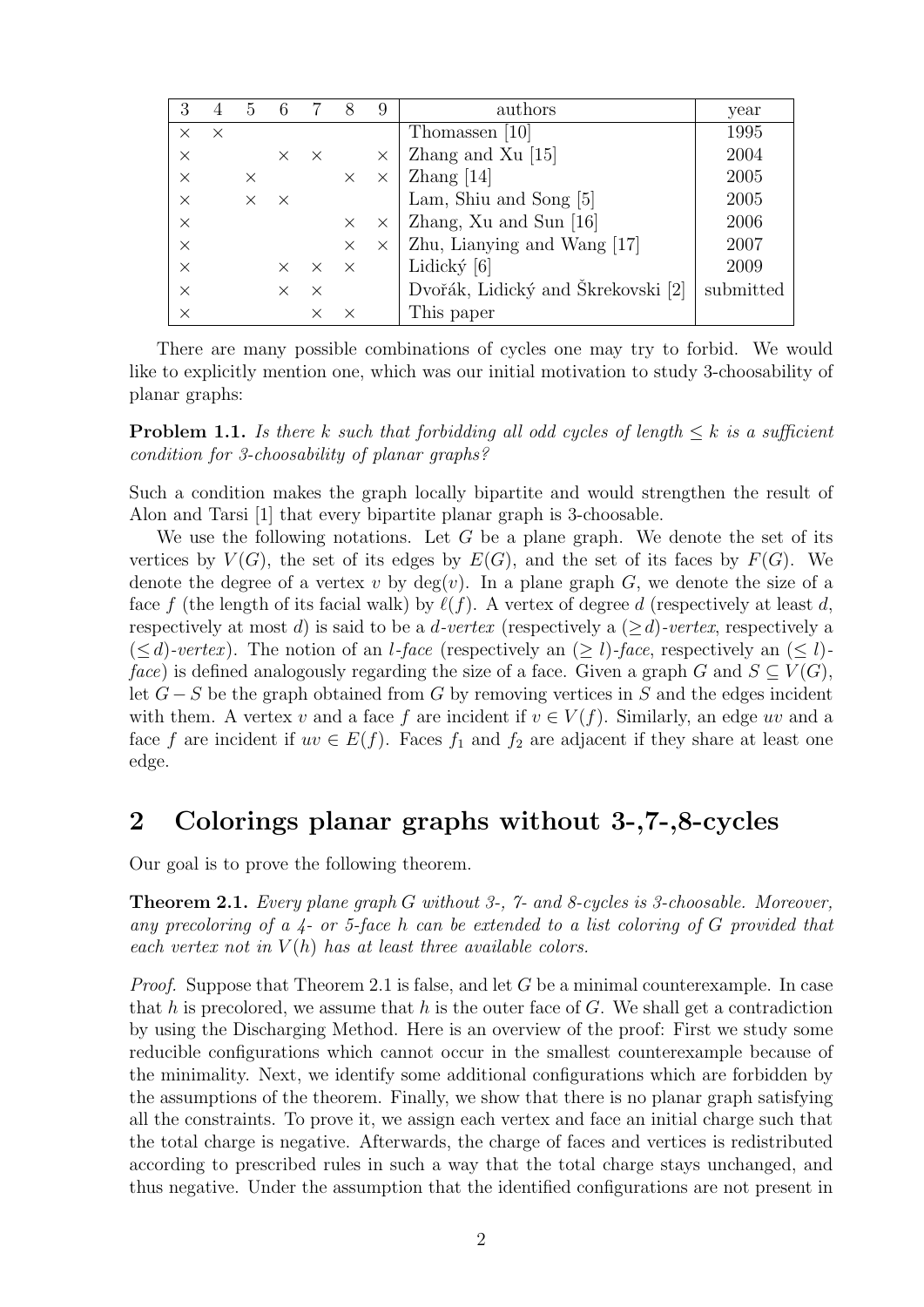G, we show that the final charge of each vertex and each face is non-negative, which is a contradiction.

**Lemma 2.2.** No  $\mu$ - or 5-cycle is separating.

*Proof.* Let C be a separating 4- or 5-cycle. By the minimality of  $G$ , color first the part of G outside of C, and then extend the coloring of C to the part of G inside  $C$ .  $\Box$ 

**Reducible configurations.** We use the term *configuration* for a graph  $H$ , possibly with degree constraints on its vertices when considering  $H$  as a potential subgraph of  $G$ . We say that a configuration  $H$  is *reducible* if it cannot appear in the minimal counterexample G.

Lemma 2.3. The following configurations of non-precolored vertices are reducible:

- (1)  $a \leq 2$ )-vertex v;
- (2) an even cycle  $C_{2k}$  whose vertices have degree 3;
- (3) two 4-cycles  $v_1v_2v_3v_4$  and  $v_1v_5v_6v_7$  consisting of mutually distinct vertices  $v_1, \ldots,$  $v_7$ , such that  $v_1$  is a 4-vertex and  $v_i$  has degree 3 for  $2 \leq i \leq 7$ , see Figure 1.



Figure 1: A reducible configuration.

*Proof.* Let  $L$  be an arbitrary list assignment of  $G$  such that each vertex is assigned precisely 3 colors. We show that  $G$  is  $L$ -colorable provided that it contains one of the three configurations.

If G has a non-precolored 2-vertex v, then by the minimality of G, the graph  $G - v$  is L-colorable. This coloring can be extended to  $v$ , since it has three available colors and at most two neighbors.

Suppose now that G contains an even cycle C of non-precolored 3-vertices. Let  $\varphi$  be an L-coloring of  $G - C$ . For each  $v \in V(C)$ , if v has a neighbor w in  $G - C$ , then let  $L'(v) = L(v) \setminus {\varphi(w)}$ . Otherwise (if all three neighbors of v belong to C), let  $L'(v) = L(v)$ . The graph induced by the vertices of  $C$ , say  $G[C]$ , is a 2-connected graph different from a clique and an odd cycle, such that  $deg_{G[C]}(v) = |L'(v)|$  for each  $v \in V(G[C])$ . Hence,  $G[C]$  is L'-colorable by [3]. This completes the proof of Lemma 2.3.(2).

Finally suppose that G contains the third configuration K. Note that  $v_i$  for  $2 \leq i \leq 7$ has two neighbors in K and the third neighbor, denoted by  $w_i$ , must be in  $G - K$ . Otherwise, G contains a triangle, which is forbidden by the assumptions of the theorem, or a separating 4- or 5-cycle which contradicts Lemma 2.2.

Let  $\varphi$  be an *L*-coloring of  $G - K$ . Let  $L'(v_1) = L(v_1)$  and let  $L'(v_i) = L(v_i) \setminus {\varphi(w_i)}$ for  $2 \le i \le 7$ . We show that there exists a proper L'-coloring  $\varphi'$  of  $v_2, v_3$  and  $v_4$  such that  $|L'(v_1) \setminus {\varphi'(v_2), \varphi'(v_4)}| \geq 2$ . Consider the following cases: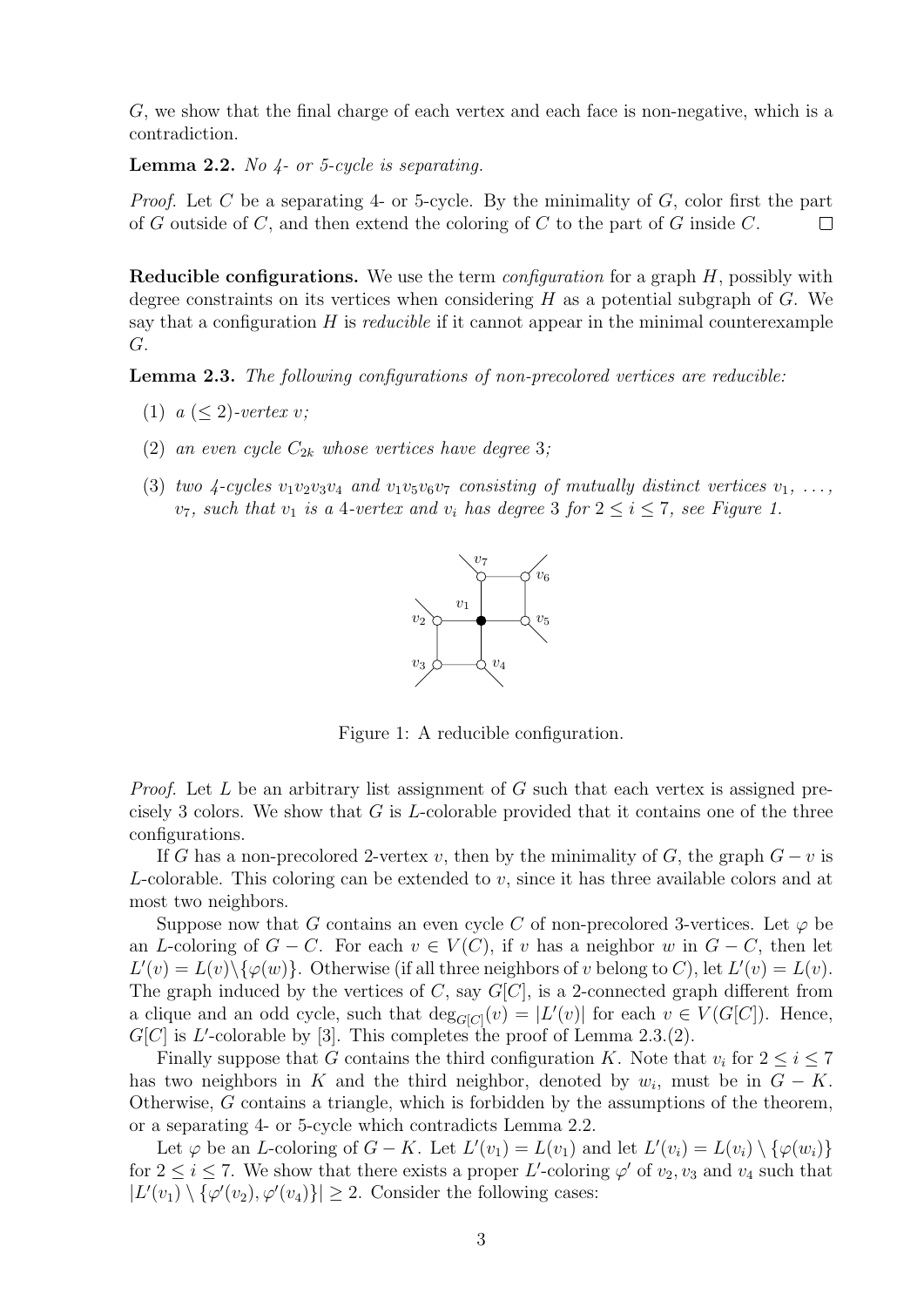- $L'(v_2) \cap L'(v_4) \neq \emptyset$ : Let a be a common color of  $v_2$  and  $v_4$ . We color  $v_2$  and  $v_4$  by a, and extend this coloring to  $v_3$ .
- $L'(v_2) \cap L'(v_4) = \emptyset$ : Then  $|L'(v_2) \cup L'(v_4)| \geq 4$ . Hence, there exists a color  $a \in$  $(L'(v_2) \cup L'(v_4)) \setminus L'(v_1)$ . Without loss of generality assume that  $a \in L'(v_2)$ . We assign  $a$  to  $v_2$ , and afterwards  $L'$ -color  $v_3$  and  $v_4$ .

Since the 4-cycle  $v_1v_5v_6v_7$  is 2-choosable, we can extend  $\varphi'$  to an L'-coloring of K, giving an  $L$ -coloring of  $G$ .  $\Box$ 

We can assume that the outer face h of G is a precolored  $\mu$ - or 5-cycle: if G has no precolored 4- or 5-face, then every vertex has degree  $\geq 3$  according Lemma 2.3(1). Euler's formula implies that G has a 4- or 5-face  $f$ . So we can fix some coloring of the vertices of f and redraw  $G$  such that f becomes the outer face.

**Lemma 2.4.** A 4-face  $f \neq h$  cannot be adjacent to 5- or 6-face. Moreover, f can share at most two edges with other  $\frac{1}{4}$ -faces. If a  $\frac{1}{4}$ -face shares edges with two other 4-faces, then they surround a vertex of degree three.

*Proof.* Let  $f = v_1v_2v_3v_4$  be a 4-face sharing at least one edge with a face  $f' = v_1v_2u_3 \dots u_t$ , where  $t \in \{4, 5, 6\}$ . As G has no triangles,  $u_3 \neq v_4$  and  $u_t \neq v_3$ . If  $u_3 = v_3$ , then  $deg(v_2) = 2$  and thus  $v_1v_2v_3$  is a part of the outer face h. Observe that  $f' = h$  since 2-vertex  $v_2$  can be shared by at most two faces and  $h \neq f$ . In this case, we remove  $v_2$  and color  $v_4$  instead. Therefore,  $u_3 \neq v_3$ , and by symmetry,  $u_t \neq v_4$ .

Suppose that  $t = 5$ . If  $u_4 \notin \{v_3, v_4\}$ , then  $v_1u_5u_4u_3v_2v_3v_4$  would be a 7-cycle, and if  $u_4 \in \{v_3, v_4\}$ , then G contains a triangle, which is a contradiction. Therefore, G does not contain a 4-face adjacent to a 5-face.

Consider the case that  $t = 6$ . If  $\{u_4, u_5\} \cap \{v_3, v_4\} = \emptyset$ , then  $v_1u_6u_5u_4u_3v_2v_3v_4$  would be an 8-cycle, thus assume that say  $u_4 \in \{v_3, v_4\}$ . As G does not contain triangles,  $u_4 \neq v_3$ , and hence  $u_4 = v_4$ . But, the 4-cycle  $v_4v_1v_2u_3$  separates  $v_3$  from  $u_5$ , which is a contradiction. It follows that G does not contain a 4-face adjacent to a 6-face.

Suppose now that  $t = 4$  and that f shares an edge with one more 4-face f''. Assume first that  $f'' = v_3v_4u_5u_6$ . Observe that  $\{u_5, u_6\} \cap \{v_1, v_2\} = \emptyset$ . If  $\{u_5, u_6\} \cap \{u_3, u_4\} = \emptyset$ , then  $v_1u_4u_3v_2v_3u_6u_5v_4$  is an 8-cycle, thus assume that say  $u_5 \in \{u_3, u_4\}$ . As G does not contain triangles,  $u_5 \neq u_4$ , thus  $u_5 = u_3$ . However, G then contains a separating 4-cycle  $u_3v_2v_1v_4.$ 

It follows that  $f'' = v_1v_4u_5u_6$ . By symmetry, f does not share the edge  $v_2v_3$  with a 4face, thus f does not share edges with three 4-faces. Also, as  $G$  does not contain 8-cycles,  ${u_5, u_6} \cap {u_3, u_4} \neq \emptyset$ . Note that  $u_5 \neq u_3$  because of the separating 4-cycle  $u_3v_2v_1v_4$ , and  $u_5 \neq u_4$  and  $u_6 \neq u_3$ , as G does not contain triangles. It follows that  $u_4 = u_6$ , thus  $v_1$  has degree three and it is surrounded by 4-faces  $f, f'$  and  $f''$ .  $\Box$ 

### **Lemma 2.5.** No two 5-faces  $f$  and  $f'$  distinct from  $h$  are adjacent.

*Proof.* Let  $f = v_1v_2v_3v_4v_5$  and  $f' = v_1v_2u_3u_4u_5$ . As  $f \neq h$  and  $f' \neq h$ ,  $v_1$  and  $v_2$  have degree at least three, thus  $v_3 \neq u_3$  and  $v_5 \neq u_5$ . As G does not contain triangles,  $v_3 \neq u_5$ and  $v_5 \neq u_3$ . As  $v_2v_3v_4v_5v_1u_5u_4u_3$  is not an 8-cycle,  $\{v_3, v_4, v_5\} \cap \{u_3, u_4, u_5\} \neq \emptyset$ . By symmetry, we may assume that  $v_4 \in \{u_3, u_4\}$ . As G does not contain triangles,  $v_4 \neq u_3$ , thus  $v_4 = u_4$ . However, at least one of 4-cycles  $u_4u_3v_2v_3$  or  $u_4u_5v_1v_5$  is distinct from h, contradicting Lemma 2.2 or Lemma 2.4.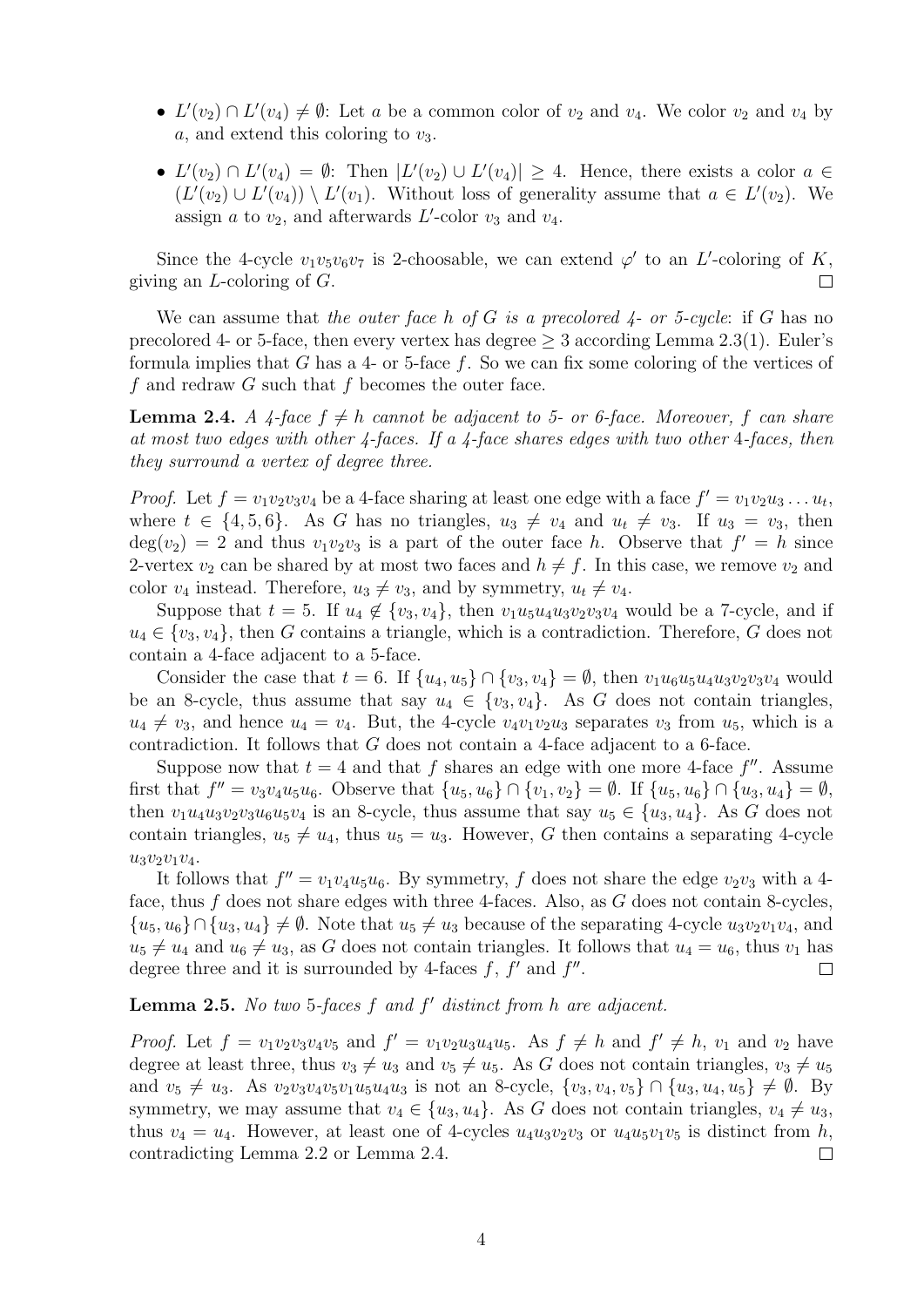Initial charges. We assign the initial charge to each non-precolored vertex  $v$  and the initial charge to each face  $f \neq h$ , respectively, by

$$
ch(v) := 2 deg(v) - 6
$$
 and  $ch(f) := \ell(f) - 6$ .

A precolored vertex v of h has initial charge  $ch(v) := 2 \deg(v) - 4$  and the outer face h has initial charge  $ch(h) := 0$ .

It is easy to see that every vertex has non-negative initial charge, and that only the  $(< 5$ )-faces  $\neq h$  have negative charge. We are interested in the total amount of charge of G. By Euler's formula, the total amount of charge is

$$
\sum_{v \in V(G)} ch(v) + \sum_{f \in F(G)} ch(f) = \sum_{v \in V(G)} (2 \deg(v) - 6) + 2\ell(h) + \sum_{f \in F(G)} (\ell(f) - 6) + 6 - \ell(h)
$$
  
=  $(4|E(G)| - 6|V(G)|) + (2|E(G)| - 6|F(G)|) + 6 + \ell(h)$   
=  $6(|E(G)| - |V(G)| - |F(G)|) + 6 + \ell(h)$   
=  $-6 + \ell(h).$ 

As  $\ell(h) \leq 5$ , the total charge is negative.

Rules. We use the following discharging rules to redistribute the initial charge, see Figure 2. A vertex v is big if  $\deg(v) \geq 4$  or it is precolored and  $\deg(v) = 3$ .

- **Rule 1.** Let a  $(\geq 9)$ -face f share an edge e with a 4-face  $g \neq h$ . If g contains only one big vertex, then f sends charge  $1/3$  to g through the edge e.
- **Rule 2.** Let two  $(\geq 9)$ -faces  $f_1$  and  $f_2$  share a 3-vertex v with a 4-face  $g \neq h$  which contains only one big vertex. Let e be the common edge of  $f_1$  and  $f_2$  that is incident with v. Then each of  $f_1$  and  $f_2$  sends charge 1/6 to g through the edge e.
- **Rule 3.** Let a  $(\geq 9)$ -face f share a common edge uv with a 4-face g, which has no precolored vertex, and  $deg(v) = 4$ . Let uvw be a part of the facial walk of f. If v is the only big vertex of g, then f sends charge  $1/6$  to g through the edge vw.
- **Rule 4.**  $A \geq 9$ -face sends charge 1/3 to an adjacent 5-face  $g \neq h$  through their common edge  $e = uv$ , if u and v are of degree three.
- **Rule 5.** A 6-face sends charge  $1/4$  to an adjacent 5-face  $g \neq h$  through their common edge  $e = uv$ , if u and v are of degree three.
- **Rule 6.** A big vertex v sends charge to an incident  $\frac{1}{4}$ -face  $g \neq h$ . If  $\deg(v) = 4$  and v is not precolored, or  $deg(v) = 3$  (and v is precolored), then v sends charge 1. Otherwise, v sends charge  $4/3$  to q.

**Rule 7.** A big vertex sends charge  $1/2$  to every adjacent 5- or 6-face  $g \neq h$ .

Note that rules apply simultaneously. Hence, for example Rule 1 and Rule 2 can both send charge from one face to some other. Also multiplicity is considered, for example, a face can send charge to another face through several edges.

Final charges. We use  $\text{ch}^*(x)$  to denote the final charge of a vertex or face x. Next we show that the final charge of every vertex and face is non-negative, thus establishing the theorem.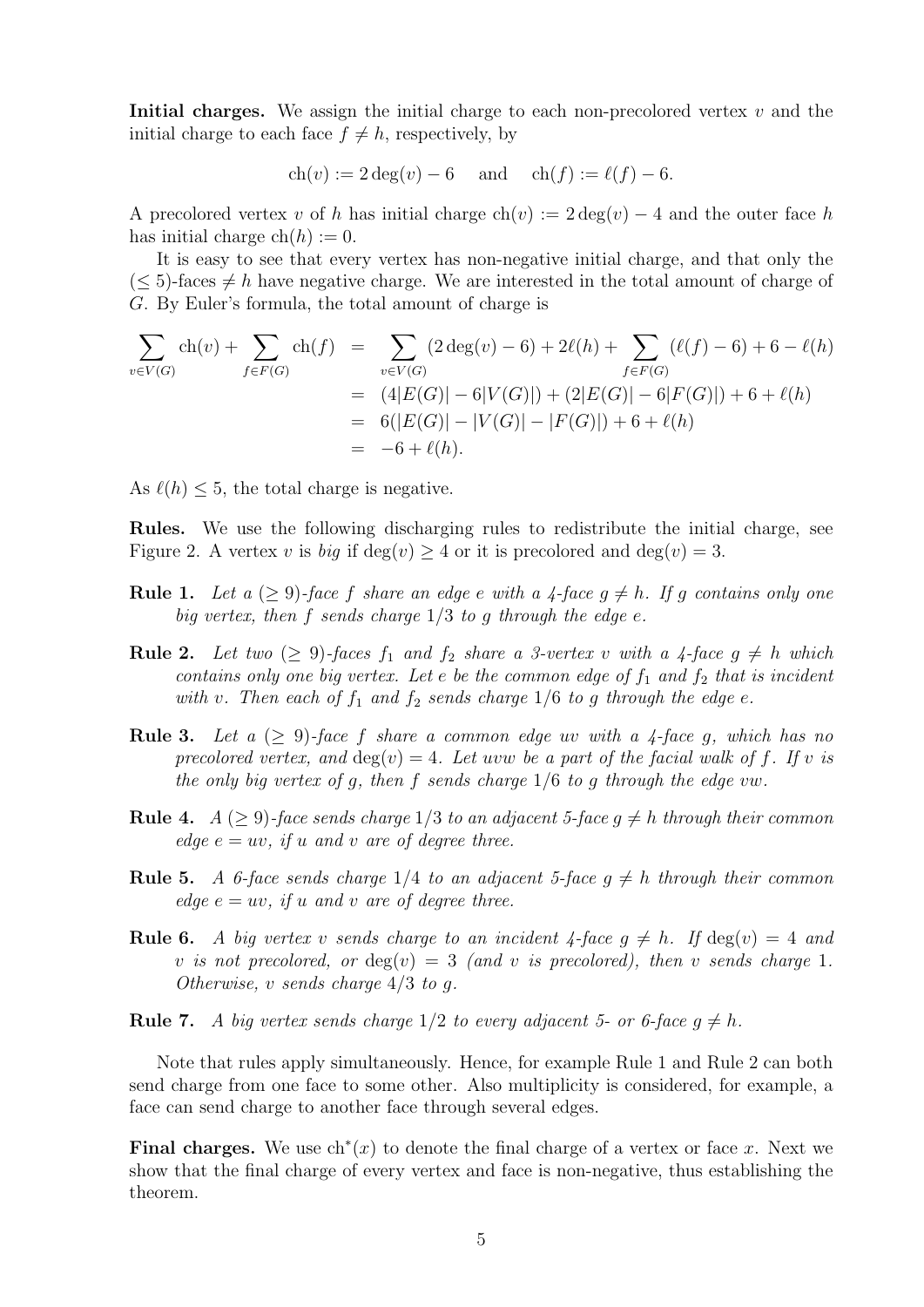

Figure 2: The discharging Rules 1–7. A black vertex denotes a big vertex, a white vertex denotes a non-precolored 3-vertex, and a gray vertex can be of any degree in G. A thick edge is used for transferring charge and a gray face is a  $(≥ 9)$ -face.

Let v be a vertex of degree d of G. If v is not big, then its initial charge is zero, and no charge is sent or received by it, hence its final charge is zero as well. Therefore, assume that v is big. If  $d = 3$ , then v is incident with h, hence its initial charge is 2, As v sends charge of at most 1 to each of the two incident faces distinct from  $h$ , its final charge is nonnegative. Therefore, assume that  $d \geq 4$ .

The vertex v sends charge by Rules 6 and 7 to 4-, 5-, and 6-faces. Let a be the number of 4-faces distinct from h incident with v. Let b be the number of 5-faces and 6-faces (other than  $h$ ) incident with v. The final charge of v is

$$
\operatorname{ch}^*(v) \ \ge \ 2d - 6 - \frac{4}{3}a - \frac{1}{2}b.
$$

If  $a = 0$ , then the final charge of v is at least  $2d - 6 - \frac{1}{2}$  $\frac{1}{2}b \geq \frac{3d}{2} - 6 \geq 0$ . Suppose now that  $a > 0$ . A 4-face distinct from h cannot be adjacent to a 5- or 6-face by Lemma 2.4. Hence if v is not incident with h, there must be at least two  $(\geq 7)$ -faces incident with v, and if v is incident with h, then there must be at least one  $(\geq 7)$ -face incident with v. In both cases,  $a+b \leq d-2$ . The final charge of v is at least  $2d-6-\frac{4}{3}$  $\frac{4}{3}(a+b) \geq \frac{2d-10}{3}$  $\frac{-10}{3}$ , which is nonnegative if  $d \geq 5$ .

Finally, consider the case that  $d = 4$ . Since  $a > 0$ , we have  $a + b \leq 2$ . If v is incident with h, then its initial charge is 4, and the final charge is at least  $4-\frac{4}{3}$  $\frac{4}{3}(a+b) \geq \frac{4}{3}$  $\frac{4}{3}$ . If v is not incident with  $h$ , then its initial charge is 2, and it sends at most one to each incident face of length at most 6, thus its final charge is at least  $2 - (a + b) \geq 0$ . We conclude that the final charge of each vertex is nonnegative.

Let f be an arbitrary face of G. If f is the outer face h, then  $\mathrm{ch}^*(h) = \mathrm{ch}(h) = 0$ . Therefore, we assume that  $f \neq h$ .

We consider the following cases regarding  $\ell(f)$ :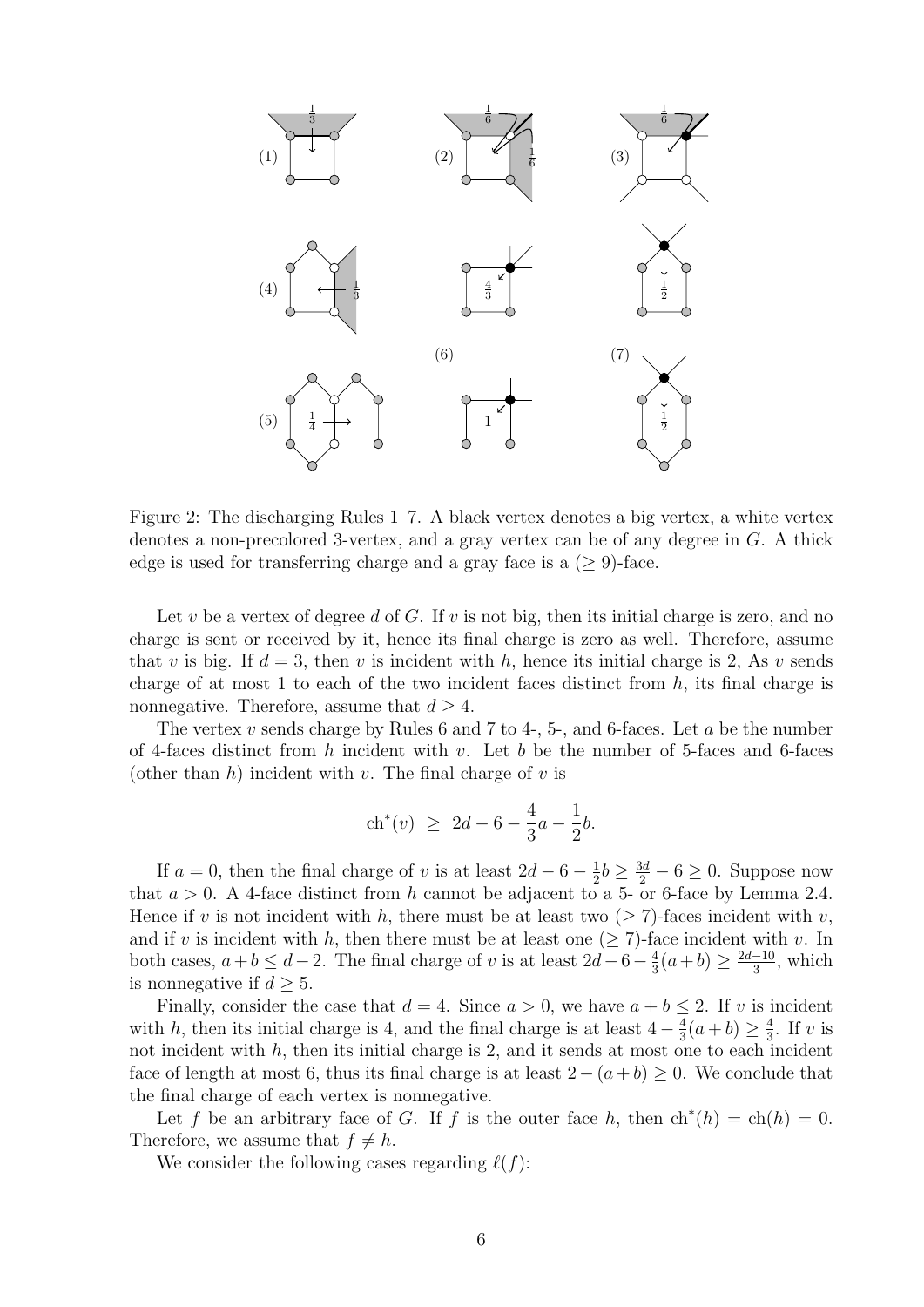$\ell(f) > 9$ : We show that f sends charge of at most 1/3 through each of its edges. Then,

$$
\text{ch}^*(f) \ge \ell(f) - 6 - \frac{\ell(f)}{3} \ge \frac{2\ell(f)}{3} - 6 \ge 0.
$$

Let  $e = uv$  be an edge of f and let q be the face incident with e distinct from f. If  $q = h$ , then no charge is sent through e, hence assume that  $q \neq h$ . Note that if f sends charge through e only once, then this charge is at most  $1/3$ . We consider the following subcases regarding the size of  $q$ :

- $\ell(q) = 4$  and g is incident with only one big vertex: f sends charge 1/3 to g through e by Rule 1. The face  $f$  can send further charge through  $e$  only by Rule 3. Then, we may assume that v is a 4-vertex, vw is an edge of f and it is incident with some 4-face  $g'$  for which  $v$  is also the only big incident vertex, and no vertex of  $g'$  is precolored. As v is the only big vertex of  $g$ , no vertex of  $g$  is precolored as well. But then  $g$  and  $g'$  form a reducible configuration, by Lemma 2.3(3).
- $\ell(q) = 4$  and q is incident with more than one big vertex: then the charge is sent through e only by Rule 3, for the total of at most  $1/6 + 1/6 = 1/3$ .
- $\ell(q) = 5$ : In this case, f sends either at most 1/3 through e by Rule 4 (if both u and v have degree three) or at most twice  $1/6$  by Rule 3 (if u or v have degree four).
- $\ell(q) = 6$ : The face f sends at most twice 1/6 through e by Rule 3.
- $\ell(q) > 9$ : The charge of 1/6 is sent at most twice through e by Rule 2 or Rule 3.

This case analysis establishes the claim.

If  $\ell(f) \leq 6$ , then the boundary of f is a cycle, thus if f contains a precolored vertex of degree two, then it contains at least two precolored vertices of degree at least three, and these two vertices are big. Similarly, if  $\ell(f) \leq 6$  and f is incident with a precolored vertex of degree three, then f contains at least two big vertices.

- $\ell(f) = 6$ : By Lemma 2.3(2), f cannot consist of only non-precolored 3-vertices, thus f contains a big vertex v. The face f receives  $1/2$  from v by Rule 7, and at most twice sends  $1/4$  by Rule 5 (as two 5-faces distinct from h cannot share an edge by Lemma 2.5 and f contains a big vertex). Therefore,  $\text{ch}^*(f) \geq 0 + 1/2 - 2/4 = 0$ .
- $\ell(f) = 5$ : The face f has initial charge  $-1$  and it sends no charge. By Lemmas 2.4 and 2.5, f is not adjacent to any face of length at most 5 distinct from  $h$ . We consider several possibilities regarding the number of big vertices incident with f.

If f contains at least two big vertices, then Rule 7 applies twice, and thus  $\text{ch}^*(f) \geq$  $-1 + 2/2 = 0.$ 

If f contains one big vertex v, then no vertex of f except possibly for v is precolored. Note that Rule 7 applies once. Moreover,  $f$  contains three edges whose endvertices are non-precolored vertices of degree 3. The charge is received by f through these three edges by Rules 4 and 5. Thus,  $\text{ch}^*(f) \geq -1 + 1/2 + 3/4 > 0$ .

If f is incident with no big vertex, then all its vertices are of degree 3 and are not precolored. Then, f receives charge by Rules 4 and 5 through each incident edge, and  $\text{ch}^*(f) \geq -1 + 5/4 > 0$ .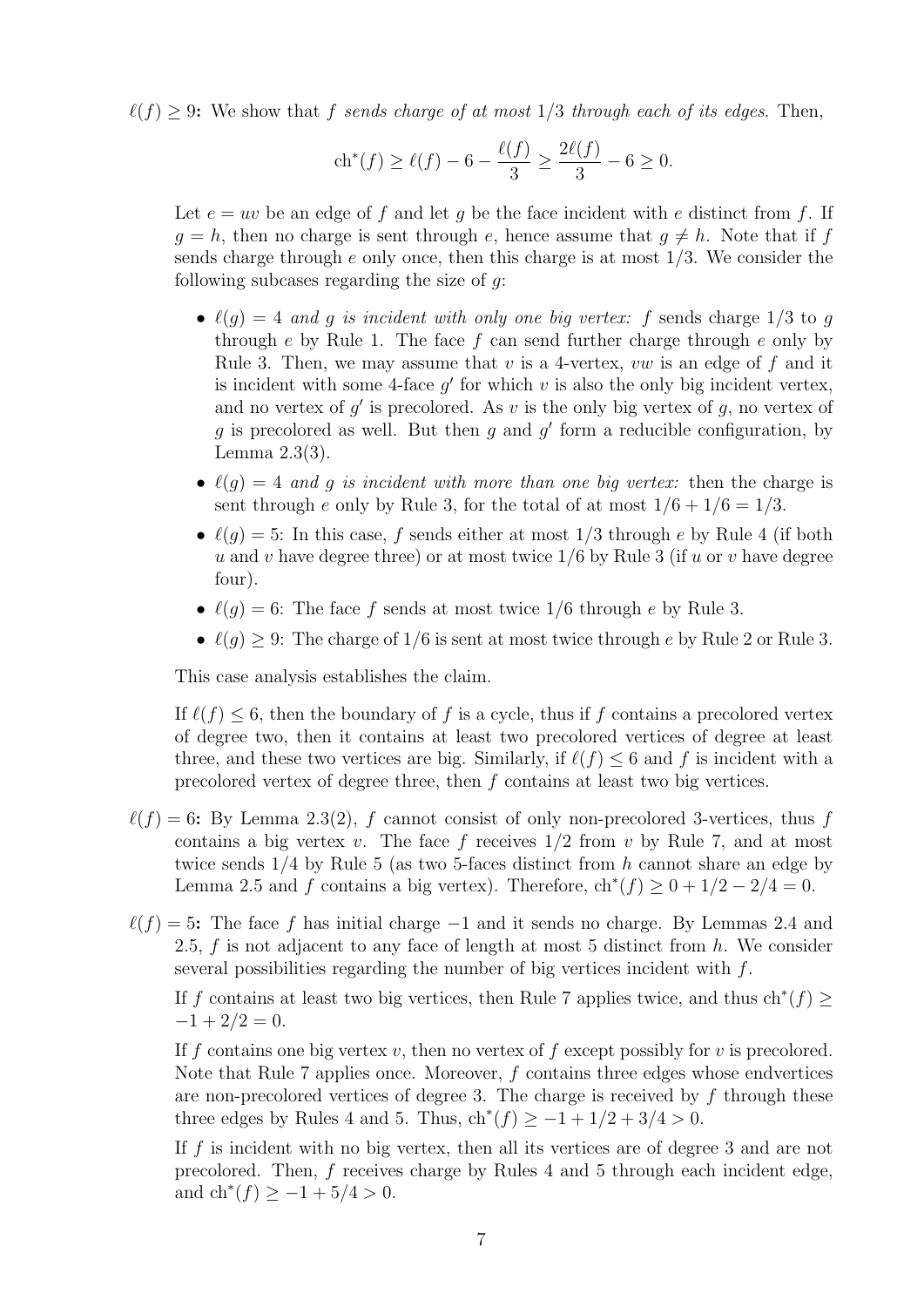$\ell(f) = 4$ : By Lemma 2.3(2), the face f must contain a big vertex. If f contains at least two big vertices, then Rule 6 applies twice, and  $\text{ch}^*(f) \geq -2 + 2 = 0$ . Therefore, we may assume that f is incident with exactly one big vertex  $v$ . In particular, no vertex of f other than v is precolored, and if v is precolored, then deg(v)  $\geq 4$ .

If at most one edge of f is shared with another 4-face, then at least three edges of f are incident with faces of size at least 9 by Lemma 2.4. After applying Rule 6 and three times Rule 1, we obtain  $\text{ch}^*(f) \geq -2 + 1 + 3/3 = 0$ . By Lemma 2.4, the 4-face f cannot share three edges with other 4-faces. Therefore, we may assume that f shares exactly two edges with other 4-faces  $f_1$  and  $f_2$ , and the three 4-faces surround a 3-vertex y. Note that  $v \neq y$ , otherwise, v is precolored and hence f contains at least two big vertices.

If v is incident with  $f_1$  or  $f_2$ , then Rule 6, twice Rule 1 and twice Rule 2 apply and  $\text{ch}^*(f) \geq -2 + 1 + 2/3 + 2/6 = 0$ . Now assume that v is not adjacent to any of the other two 4-faces. If v is precolored or  $deg(v) > 5$ , then Rule 6 and twice Rule 1 apply and  $\text{ch}^*(f) \geq -2 + 4/3 + 2/3 = 0$ . Finally, if v is a non-precolored 4-vertex, then Rule 6, twice Rule 1, and twice Rule 3 apply, and we infer that  $\operatorname{ch}^*(f) \ge -2 + 1 + 2/3 + 2/6 = 0.$ 

 $\Box$ 

## References

- [1] N. Alon and M. Tarsi, Colorings and orientations of graphs, Combinatorica 12 (1992) 125–134.
- [2] Z. Dvořák, B. Lidický, and R. Škrekovski, On 3-choosability of plane graphs without 3-, 6- and 7-cycles, manuscript, 2008.
- [3] P. Erdős, A. L. Rubin, and H. Taylor, Choosability in graphs, *Combinatorics, graph* theory and computing, Proc. West Coast Conf., Arcata/Calif. 1979 (1980) 125–157.
- [4] H. Grötzsch, Ein Dreifarbenzatz für dreikreisfreie netze auf der kugel, Math.-Natur. Reihe 8 (1959) 109–120.
- [5] P. C. B. Lam, W. C. Shiu, and Z. M. Song, The 3-choosability of plane graphs of girth 4, Discrete Math. 294 (2005) 297–301.
- [6] B. Lidick´y, On 3-choosability of plane graphs having no 3-, 6-, 7- and 8-cycles, Australasian Journal of Combinatorics 44 (2009), 77–86.
- [7] M. Montassier, 3-Color-Problem, http:/www.labri.fr/perso/montassi/pmwiki/ index.php?n=ThreeColorProblem.ThreeColorProblem .
- [8] M. Montassier, A. Raspaud, W. Wang, Bordeaux 3-color conjecture and 3 choosability, Discrete Math. 306 (2006) 573–579.
- [9] C. Thomassen, Every planar graph is 5-choosable, J. Combin. Theory Ser. B 62 (1994) 180–181.
- [10] C. Thomassen, 3-list-coloring planar graphs of girth 5, J. Combin. Theory Ser. B 64 (1995) 101–107.